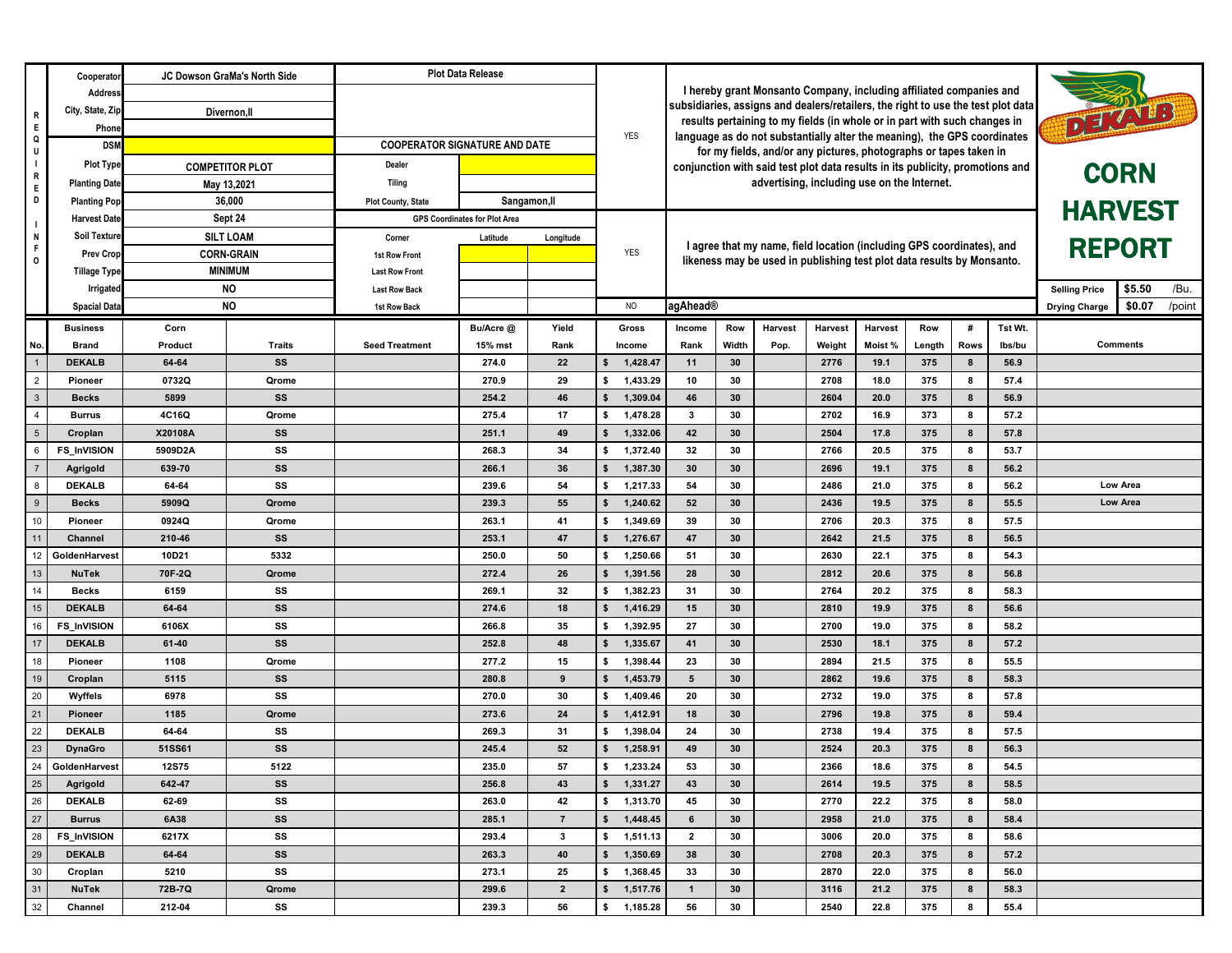|                   | Cooperator                | JC Dowson GraMa's North Side<br>Divernon, II                                                                                                                      |                        | <b>Plot Data Release</b>               |                                                                                                                                                                           |                                                                          | <b>YES</b>                       |                                             |                                                                                        |  |                              |            |        |              |                      |                |
|-------------------|---------------------------|-------------------------------------------------------------------------------------------------------------------------------------------------------------------|------------------------|----------------------------------------|---------------------------------------------------------------------------------------------------------------------------------------------------------------------------|--------------------------------------------------------------------------|----------------------------------|---------------------------------------------|----------------------------------------------------------------------------------------|--|------------------------------|------------|--------|--------------|----------------------|----------------|
|                   | Address                   |                                                                                                                                                                   |                        |                                        | I hereby grant Monsanto Company, including affiliated companies and                                                                                                       |                                                                          |                                  |                                             |                                                                                        |  |                              |            |        |              |                      |                |
| R                 | City, State, Zip          |                                                                                                                                                                   |                        |                                        | subsidiaries, assigns and dealers/retailers, the right to use the test plot data<br>DE ZAVES<br>results pertaining to my fields (in whole or in part with such changes in |                                                                          |                                  |                                             |                                                                                        |  |                              |            |        |              |                      |                |
| E<br>Q            | Phone                     |                                                                                                                                                                   |                        |                                        |                                                                                                                                                                           | language as do not substantially alter the meaning), the GPS coordinates |                                  |                                             |                                                                                        |  |                              |            |        |              |                      |                |
| U                 | <b>DSM</b>                |                                                                                                                                                                   |                        | <b>COOPERATOR SIGNATURE AND DATE</b>   |                                                                                                                                                                           |                                                                          |                                  |                                             | for my fields, and/or any pictures, photographs or tapes taken in                      |  |                              |            |        |              |                      |                |
| $\mathbf{I}$<br>R | <b>Plot Type</b>          |                                                                                                                                                                   | <b>COMPETITOR PLOT</b> | Dealer                                 |                                                                                                                                                                           |                                                                          |                                  |                                             | conjunction with said test plot data results in its publicity, promotions and          |  |                              |            |        |              |                      | <b>CORN</b>    |
| E                 | <b>Planting Date</b>      |                                                                                                                                                                   | May 13,2021            | Tiling                                 |                                                                                                                                                                           |                                                                          |                                  | advertising, including use on the Internet. |                                                                                        |  |                              |            |        |              |                      |                |
| D                 | <b>Planting Pop</b>       | 36,000<br>Sept 24<br><b>Harvest Date</b><br><b>Soil Texture</b><br><b>SILT LOAM</b><br><b>CORN-GRAIN</b><br><b>Prev Crop</b>                                      |                        | <b>Plot County, State</b>              |                                                                                                                                                                           | Sangamon, II                                                             |                                  | <b>HARVEST</b>                              |                                                                                        |  |                              |            |        |              |                      |                |
| $\blacksquare$    |                           |                                                                                                                                                                   |                        |                                        | <b>GPS Coordinates for Plot Area</b>                                                                                                                                      |                                                                          |                                  |                                             |                                                                                        |  |                              |            |        |              |                      |                |
| N<br>F            |                           |                                                                                                                                                                   |                        | Corner                                 | Latitude                                                                                                                                                                  | Longitude                                                                | <b>YES</b>                       |                                             | <b>REPORT</b><br>I agree that my name, field location (including GPS coordinates), and |  |                              |            |        |              |                      |                |
| $\mathsf{o}$      | <b>Tillage Type</b>       |                                                                                                                                                                   | <b>MINIMUM</b>         | 1st Row Front<br><b>Last Row Front</b> |                                                                                                                                                                           |                                                                          |                                  |                                             | likeness may be used in publishing test plot data results by Monsanto.                 |  |                              |            |        |              |                      |                |
|                   | Irrigated                 | <b>NO</b><br><b>NO</b>                                                                                                                                            |                        | <b>Last Row Back</b>                   |                                                                                                                                                                           |                                                                          |                                  |                                             |                                                                                        |  |                              |            |        |              | <b>Selling Price</b> | \$5.50<br>/Bu. |
|                   | <b>Spacial Data</b>       |                                                                                                                                                                   |                        | 1st Row Back                           |                                                                                                                                                                           |                                                                          | NO                               |                                             | agAhead®<br><b>Drying Charge</b>                                                       |  |                              |            |        |              | \$0.07<br>/point     |                |
| 33                | Wyffels                   | 7338                                                                                                                                                              | SS                     |                                        | 272.3                                                                                                                                                                     | 27                                                                       | 1,388.89<br>\$                   | 29                                          | 30                                                                                     |  | 2814<br>20.7                 | 375        | 8      | 56.2         |                      |                |
| 34                | <b>DynaGro</b>            | 53SS13                                                                                                                                                            | SS                     |                                        | 283.7                                                                                                                                                                     | 8                                                                        | 1,413.26<br>\$                   | 16                                          | 30                                                                                     |  | 2996<br>22.4                 | 375        | 8      | 57.2         |                      |                |
| 35                | <b>Burrus</b>             | 6Q76                                                                                                                                                              | SS                     |                                        | 255.8                                                                                                                                                                     | 44                                                                       | 1,267.41<br>\$                   | 48                                          | 30                                                                                     |  | 2716<br>22.8                 | 375        | 8      | 55.7         |                      |                |
| 36                | <b>DEKALB</b>             | 64-64                                                                                                                                                             | SS                     |                                        | 274.3                                                                                                                                                                     | 20                                                                       | \$<br>1,418.61                   | 13                                          | 30                                                                                     |  | 19.7<br>2800                 | 375        | 8      | 56.6         |                      |                |
| 37                | Agrigold                  | 643 52                                                                                                                                                            | SS                     |                                        | 273.9                                                                                                                                                                     | 23                                                                       | 1,395.08<br>\$                   | 26                                          | 30                                                                                     |  | 20.8<br>2834                 | 375        | 8      | 58.4         |                      |                |
| 38                | Channel                   | 213-93                                                                                                                                                            | SS                     |                                        | 268.6                                                                                                                                                                     | 33                                                                       | s.<br>1,354.95                   | 37                                          | 30                                                                                     |  | 2804<br>21.5                 | 375        | 8      | 56.8         |                      |                |
| 39                | <b>DEKALB</b>             | 63-90                                                                                                                                                             | SS                     |                                        | 274.4                                                                                                                                                                     | 19                                                                       | 1,407.46<br>\$                   | 21                                          | 30                                                                                     |  | 2724<br>20.3                 | 362        | 8      | 56.2         |                      |                |
| 40                | Croplan                   | 5370                                                                                                                                                              | SS                     |                                        | 287.8                                                                                                                                                                     | 5                                                                        | s.<br>1,434.02                   | 9                                           | 30                                                                                     |  | 22.4<br>3040                 | 375        | 8      | 57.4         |                      |                |
| 41                | Wyffels                   | 7878                                                                                                                                                              | SS                     |                                        | 286.2                                                                                                                                                                     | 6                                                                        | \$<br>1,409.74                   | 19                                          | 30                                                                                     |  | 3054<br>23.2                 | 375        | 8      | 57.3         |                      |                |
| 42                | <b>NK</b>                 | 1460                                                                                                                                                              | 5222                   |                                        | 265.7                                                                                                                                                                     | 37                                                                       | \$<br>1,321.95                   | 44                                          | 30                                                                                     |  | 22.5<br>2810                 | 375        | 8      | 52.7         |                      |                |
| 43                | <b>DEKALB</b>             | 64 64                                                                                                                                                             | SS                     |                                        | 274.3                                                                                                                                                                     | 20                                                                       | 1,418.61<br>Ŝ.                   | 13                                          | 30                                                                                     |  | 2800<br>19.7                 | 375        | 8      | 56.3         |                      |                |
| 44                | <b>FS_InVISION</b>        | 6406X<br>214-22                                                                                                                                                   | SS<br>SS               |                                        | 278.9<br>276.7                                                                                                                                                            | 12<br>16                                                                 | s.<br>1,395.22<br>1,421.24<br>\$ | 25<br>12                                    | 30<br>30                                                                               |  | 2934<br>22.1<br>2842<br>20.2 | 375<br>375 | 8<br>8 | 58.2<br>56.3 |                      |                |
| 45<br>46          | Channel<br><b>DynaGro</b> | 54SS34                                                                                                                                                            | SS                     |                                        | 279.8                                                                                                                                                                     | 10                                                                       | 1,403.67<br>\$                   | 22                                          | 30                                                                                     |  | 21.9<br>2936                 | 375        | 8      | 58.8         |                      |                |
| 47                | GoldenHarvest             | 14N11                                                                                                                                                             | 5222                   |                                        | 240.4                                                                                                                                                                     | 53                                                                       | 1,163.96<br>\$                   | 57                                          | 30                                                                                     |  | 2606<br>24.4                 | 375        | 8      | 52.6         |                      |                |
| 48                | <b>Becks</b>              | 6457                                                                                                                                                              | SS                     |                                        | 254.3                                                                                                                                                                     | 45                                                                       | s.<br>1,252.80                   | 50                                          | 30                                                                                     |  | 2714<br>23.2                 | 375        | 8      | 56.3         |                      |                |
| 49                | Wyffels                   | 8148                                                                                                                                                              | SS                     |                                        | 265.6                                                                                                                                                                     | 38                                                                       | 1,337.85<br>\$                   | 40                                          | 30                                                                                     |  | 2776<br>21.6                 | 375        | 8      | 59.5         |                      |                |
| 50                | <b>DEKALB</b>             | 64-64                                                                                                                                                             | SS                     |                                        | 265.5                                                                                                                                                                     | 39                                                                       | 1,355.93<br>s.                   | 36                                          | 30                                                                                     |  | 2740<br>20.6                 | 375        | 8      | 56.5         |                      |                |
| 51                | <b>DEKALB</b>             | 65-84                                                                                                                                                             | SS                     |                                        | 277.8                                                                                                                                                                     | 14                                                                       | \$<br>1,413.01                   | 17                                          | 30                                                                                     |  | 2878<br>20.9                 | 375        | 8      | 56.8         |                      |                |
| 52                | <b>Burrus</b>             | 7W67Q                                                                                                                                                             | Qrome                  |                                        | 289.4                                                                                                                                                                     | 4                                                                        | s.<br>1,435.55                   | 8                                           | 30                                                                                     |  | 3068<br>22.7                 | 375        | 8      | 57.8         |                      |                |
| 53                | Agrigold                  | 645 16                                                                                                                                                            | SS                     |                                        | 279.3                                                                                                                                                                     | 11                                                                       | 1,364.10<br>\$                   | 35                                          | 30                                                                                     |  | 3004<br>23.8                 | 375        | 8      | 58.0         |                      |                |
| 54                | NK                        | 1661                                                                                                                                                              | 5222A                  |                                        | 247.8                                                                                                                                                                     | 51                                                                       | \$<br>1,196.61                   | 55                                          | 30                                                                                     |  | 2694<br>24.6                 | 375        | 8      | 54.6         |                      |                |
| 55                | <b>DEKALB</b>             | 67 37                                                                                                                                                             | SS                     |                                        | 303.4                                                                                                                                                                     | $\mathbf{1}$                                                             | 1,475.38<br>\$                   | $\overline{\mathbf{4}}$                     | 30                                                                                     |  | 3276<br>24.1                 | 375        | 8      | 57.0         |                      |                |
| 56                | <b>DynaGro</b>            | <b>58SS65</b>                                                                                                                                                     | SS                     |                                        | 271.5                                                                                                                                                                     | 28                                                                       | 1,366.01<br>\$                   | 34                                          | 30                                                                                     |  | 2842<br>21.7                 | 375        | 8      | 58.2         |                      |                |
| 57                | <b>DEKALB</b>             | 64-64                                                                                                                                                             | SS                     |                                        | 278.3                                                                                                                                                                     | 13                                                                       | 1,446.71<br>\$                   | $\overline{7}$                              | 30                                                                                     |  | 2826<br>19.3                 | 375        | 8      | 56.9         |                      |                |
| 58<br>59          |                           |                                                                                                                                                                   | #N/A                   |                                        |                                                                                                                                                                           |                                                                          |                                  |                                             |                                                                                        |  |                              |            |        |              |                      |                |
|                   |                           |                                                                                                                                                                   | #N/A                   |                                        |                                                                                                                                                                           |                                                                          |                                  |                                             |                                                                                        |  |                              |            |        |              |                      |                |
| 60                |                           | #N/A<br><b>PLOT AVERAGE</b>                                                                                                                                       |                        | 268.3                                  |                                                                                                                                                                           |                                                                          | 1365.7                           |                                             |                                                                                        |  | 20.8                         |            |        |              |                      |                |
|                   |                           |                                                                                                                                                                   |                        |                                        |                                                                                                                                                                           |                                                                          |                                  |                                             |                                                                                        |  |                              |            |        |              |                      |                |
|                   | <b>Location of Stakes</b> |                                                                                                                                                                   |                        |                                        |                                                                                                                                                                           |                                                                          |                                  |                                             | <b>Directions:</b>                                                                     |  |                              |            |        |              |                      |                |
|                   | <b>Comments:</b>          | High Management: At V-5 Delaro 5oz, Inoboost C 2qts, At R-1 BorPak 1pt, Headline Amp 12oz, Black Label Zinc 1gl 25 yrs corn following corn NPK same on both sides |                        |                                        |                                                                                                                                                                           |                                                                          |                                  |                                             |                                                                                        |  |                              |            |        |              |                      |                |
|                   |                           |                                                                                                                                                                   |                        |                                        |                                                                                                                                                                           |                                                                          |                                  |                                             |                                                                                        |  |                              |            |        |              |                      |                |